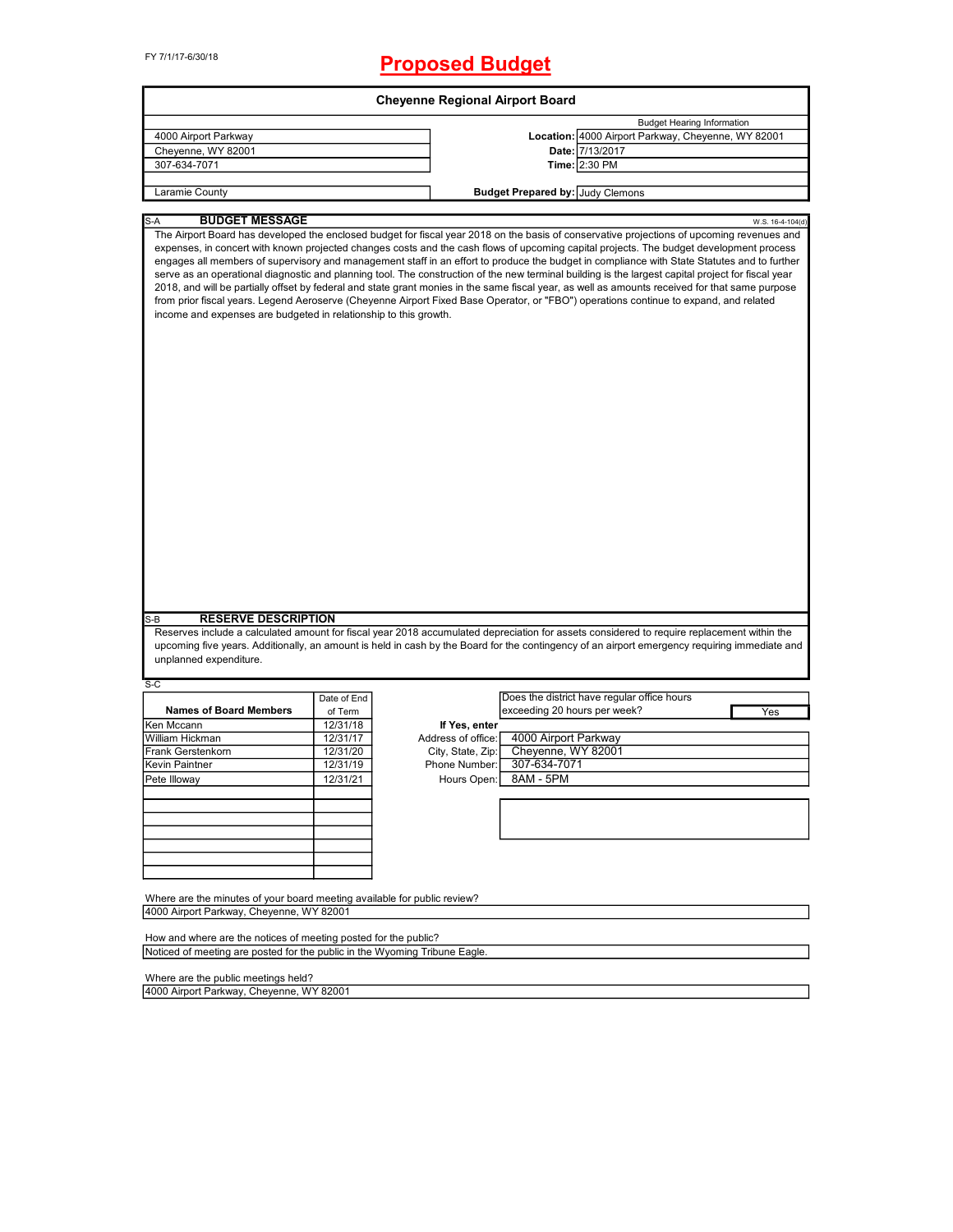## **PROPOSED BUDGET SUMMARY**

|       | <b>OVERVIEW</b>                                             | 2015-2016    | 2016-2017    | 2017-2018    | Pending  |
|-------|-------------------------------------------------------------|--------------|--------------|--------------|----------|
|       |                                                             | Actual       | Estimated    | Proposed     | Approval |
|       |                                                             |              |              |              |          |
| $S-1$ | <b>Total Budgeted Expenditures</b>                          | \$5,167,711  | \$4,483,634  | \$20,136,596 |          |
| $S-2$ | <b>Total Principal to Pay on Debt</b>                       | \$324,912    | \$160,860    | \$278,807    |          |
| $S-3$ | <b>Total Change to Restricted Funds</b>                     | \$0          | \$6,284,161  |              |          |
|       |                                                             |              |              |              |          |
| $S-4$ | <b>Total General Fund and Forecasted Revenues Available</b> | \$13,505,234 | \$14,690,113 | \$22,886,717 |          |
|       |                                                             |              |              |              |          |
| $S-5$ | Amount requested from County Commissioners                  | \$0          | \$0          | SO E         |          |
|       |                                                             |              |              |              |          |
| $S-6$ | <b>Additional Funding Needed:</b>                           |              |              |              |          |

|        |                                                   | 2015-2016       | 2016-2017   | 2017-2018                       | Pending                                                                                                                                                                                                                         |
|--------|---------------------------------------------------|-----------------|-------------|---------------------------------|---------------------------------------------------------------------------------------------------------------------------------------------------------------------------------------------------------------------------------|
|        | <b>REVENUE SUMMARY</b>                            | Actual          | Estimated   | Proposed                        | Approval                                                                                                                                                                                                                        |
|        |                                                   |                 |             |                                 |                                                                                                                                                                                                                                 |
| $S-7$  | <b>Operating Revenues</b>                         | \$2,373,456     | \$2,191,982 | \$2,224,388                     | <u>Salah Secara Secara</u>                                                                                                                                                                                                      |
| $S-8$  | Tax levy (From the County Treasurer)              | \$0             | \$0         | \$0                             | <b>MA</b>                                                                                                                                                                                                                       |
| $S-9$  | <b>Government Support</b>                         | \$1,188,132     | \$851,976   | \$5,095,464                     | <b>Santa Barat da Barat de Santa Barat de Santa B</b>                                                                                                                                                                           |
| $S-10$ | <b>Grants</b>                                     | \$463,147       | \$1,064,120 | \$11,118,079                    | <u> Samua Saraja</u>                                                                                                                                                                                                            |
| $S-11$ | <b>Other County Support (Not from Co. Treas.)</b> | \$0             | \$0         | \$0                             | , Kalendar                                                                                                                                                                                                                      |
| $S-12$ | <b>Miscellaneous</b>                              | \$1,999,476     | \$2,036,598 | \$2,187,510                     | <u>sa kalendari se</u>                                                                                                                                                                                                          |
| $S-13$ | <b>Other Forecasted Revenue</b>                   | \$0             | \$0         | \$0                             | <b>MAR</b>                                                                                                                                                                                                                      |
| $S-14$ | <b>Total Revenue</b>                              | \$6,024,211     | \$6,144,677 | \$20,625,442                    | <u>San Mariti San Barat dan Ba</u>                                                                                                                                                                                              |
|        | FY 7/1/17-6/30/18                                 |                 |             | Cheyenne Regional Airport Board |                                                                                                                                                                                                                                 |
|        | <b>EXPENDITURE SUMMARY</b>                        | 2015-2016       | 2016-2017   | 2017-2018                       | Pending                                                                                                                                                                                                                         |
|        |                                                   | Actual          | Estimated   | Proposed                        | Approval                                                                                                                                                                                                                        |
|        |                                                   |                 |             |                                 |                                                                                                                                                                                                                                 |
| $S-15$ | <b>Capital Outlay</b>                             | \$1,504,989     | \$1,267,053 | \$16,208,255                    | <u> Santa Maria Indonesia (</u>                                                                                                                                                                                                 |
| $S-16$ | <b>Interest and Fees On Debt</b>                  | \$178,124       | \$107,256   | \$76,482                        | <u> Timografia d</u>                                                                                                                                                                                                            |
| $S-17$ | <b>Administration</b>                             | \$309,109       | \$289,635   | \$335,655                       | <u> Timor ang pag</u>                                                                                                                                                                                                           |
| $S-18$ | <b>Operations</b>                                 | \$2,776,159     | \$2,390,851 | \$3,071,711                     | <u>stalian k</u>                                                                                                                                                                                                                |
| $S-19$ | <b>Indirect Costs</b>                             | \$399,331       | \$428,838   | \$444,493                       | <u>saka meng</u>                                                                                                                                                                                                                |
| $S-20$ | <b>Total Expenditures</b>                         | \$5,167,711     | \$4,483,634 | \$20,136,596                    | <u>saan kalendari k</u>                                                                                                                                                                                                         |
|        |                                                   |                 |             |                                 |                                                                                                                                                                                                                                 |
|        | <b>DEBT SUMMARY</b>                               | 2015-2016       | 2016-2017   | 2017-2018                       | Pending                                                                                                                                                                                                                         |
|        |                                                   | Actual          | Estimated   | Proposed                        | Approval                                                                                                                                                                                                                        |
| $S-21$ | <b>Principal Paid on Debt</b>                     | \$324,912       | \$160,860   | \$278,807                       | <u>e di seria di seria di seria di seria di seria di seria di seria di seria di seria di seria di seria di seria</u>                                                                                                            |
|        |                                                   |                 |             |                                 |                                                                                                                                                                                                                                 |
|        | <b>CASH AND INVESTMENTS</b>                       | 2015-2016       | 2016-2017   | 2017-2018                       | Pending                                                                                                                                                                                                                         |
|        |                                                   | Actual          | Estimated   | Proposed                        | Approval                                                                                                                                                                                                                        |
|        |                                                   |                 |             |                                 |                                                                                                                                                                                                                                 |
| $S-22$ | TOTAL GENERAL FUNDS                               | \$7,481,024     | \$8,545,436 | \$2,261,275                     | <u>Salaksi laik</u>                                                                                                                                                                                                             |
|        | <b>Summary of Reserve Funds</b>                   |                 |             |                                 |                                                                                                                                                                                                                                 |
| $S-23$ | <b>Beginning Balance in Reserve Accounts</b>      |                 |             |                                 |                                                                                                                                                                                                                                 |
| $S-24$ | a. Depreciation Reserve                           | \$0             | \$0         | \$6,153,194                     | <u>sta ka</u>                                                                                                                                                                                                                   |
| $S-25$ | b. Other Reserve                                  | $\overline{50}$ | \$0         | \$0                             | <b>SAN</b>                                                                                                                                                                                                                      |
| $S-26$ | c. Emergency Reserve (Cash)                       | \$0             | \$0         | \$130,967                       | <u> Karatiful Karatiful Sa</u>                                                                                                                                                                                                  |
|        | Total Reserves (a+b+c)                            | $\sqrt{6}$      | \$0         | \$6,284,161                     | <u> Elizabeth Ch</u>                                                                                                                                                                                                            |
| $S-27$ | Amount to be added                                |                 |             |                                 |                                                                                                                                                                                                                                 |
| $S-28$ | a. Depreciation Reserve                           | \$0             | \$6,153,194 | \$0                             | en de la familie de la familie de la familie de la familie de la familie de la familie de la familie de la fa<br>Constituit de la familie de la familie de la familie de la familie de la familie de la familie de la familie d |

- S-29 b. Other Reserve \$0 \$0 \$0 \$0  $\begin{array}{|c|c|c|c|c|c|}\n\hline\n\text{S} & \text{S} & \text{S} & \text{S} & \text{S} & \text{S} & \text{S} & \text{S} & \text{S} & \text{S} & \text{S} & \text{S} & \text{S} & \text{S} & \text{S} & \text{S} & \text{S} & \text{S} & \text{S} & \text{S} & \text{S} & \text{S} & \text{S} & \text{S} & \text{S} & \text{S} & \text{S} & \text{S} & \text{S} & \text{S} & \text{S} & \text{S} & \text{S$
- **Total to be added (a+b+c)**  $$0]$   $$6,284,161$   $$0$   $$0$

S-31 **Subtotal \$0 | \$6,284,161 \$6,284,161** S-32 **Less Total to be spent that is a spential set of the spential set of the spential set of the spential set of the spential set of the spential set of the spential set of the spential set of the spential set of the s** 

**S-33 TOTAL RESERVES AT END OF FISCAL YEAR 1989 <b>1999 50 50 56,284,161 56,284,161 \$6,284,161** 

*End of Summary*

*Budget Officer / District Official (if not same as "Submitted by")*

Cheyenne, WY 82001

Date adopted by Special District

**DISTRICT ADDRESS:** 4000 Airport Parkway **PREPARED BY: Judy Clemons** 

**DISTRICT PHONE:** 307-634-7071

3/27/17 *Form approved by Wyoming Department of Audit, Public Funds Division* Prepared in compliance with the Uniform Municipal Fiscal Procedures Act (W.S. 16-4-101 through 124) as it applies.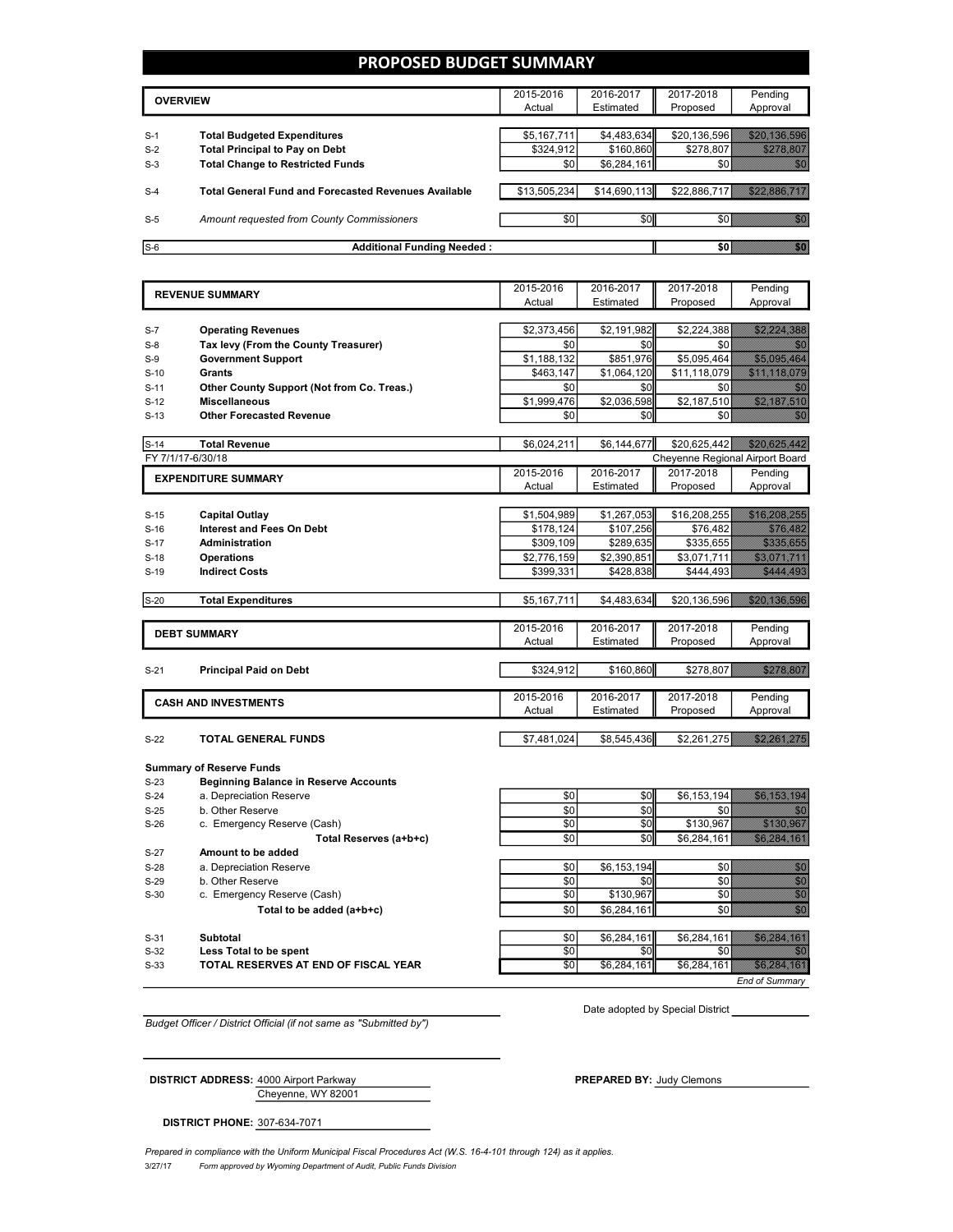|                    | Cheyenne Regional Airport Board                       |                     |                        | <b>FYE</b>            | 6/30/2018                                                                                                                                                                                                                      |
|--------------------|-------------------------------------------------------|---------------------|------------------------|-----------------------|--------------------------------------------------------------------------------------------------------------------------------------------------------------------------------------------------------------------------------|
|                    | <b>NAME OF DISTRICT/BOARD</b>                         |                     |                        |                       |                                                                                                                                                                                                                                |
|                    |                                                       |                     |                        |                       |                                                                                                                                                                                                                                |
|                    | PROPERTY TAXES AND ASSESSMENTS                        |                     |                        |                       |                                                                                                                                                                                                                                |
|                    |                                                       |                     |                        |                       |                                                                                                                                                                                                                                |
|                    |                                                       | 2015-2016<br>Actual | 2016-2017<br>Estimated | 2017-2018<br>Proposed | Pending                                                                                                                                                                                                                        |
| $R-1$              | <b>Property Taxes and Assessments Received</b>        |                     |                        |                       | Approval                                                                                                                                                                                                                       |
| $R-1.1$            | Tax Levy (From the County Treasurer)                  | \$0                 | \$0                    | \$0                   |                                                                                                                                                                                                                                |
| $R-1.2$            | <b>Other County Support</b>                           | \$0                 | 30                     | \$0                   |                                                                                                                                                                                                                                |
|                    |                                                       |                     |                        |                       |                                                                                                                                                                                                                                |
|                    | <b>FORECASTED REVENUE</b>                             |                     |                        |                       |                                                                                                                                                                                                                                |
|                    |                                                       |                     |                        |                       |                                                                                                                                                                                                                                |
|                    |                                                       | 2015-2016           | 2016-2017              | 2017-2018             | Pending                                                                                                                                                                                                                        |
|                    |                                                       | Actual              | Estimated              | Proposed              | Approval                                                                                                                                                                                                                       |
| $R-2$              | <b>Revenues from Other Governments</b>                |                     |                        |                       |                                                                                                                                                                                                                                |
| $R-2.1$            | State Aid                                             | \$0                 | \$0                    | \$0                   |                                                                                                                                                                                                                                |
| $R-2.2$            | Additional County Aid (non-treasurer)                 | \$1,188,132         | \$851,976              | \$5,095,464           | 2008 - 2009 - 2009 - 2009 - 2009 - 2009 - 2009 - 2009 - 2009 - 2009 - 2009 - 2009 - 2009 - 2009 - 2009 - 2009<br>2009 - 2009 - 2009 - 2009 - 2009 - 2009 - 2009 - 2009 - 2009 - 2009 - 2009 - 2009 - 2009 - 2009 - 2009 - 2009 |
| $R - 2.3$          | City (or Town) Aid                                    | \$0                 | 30                     | \$0                   |                                                                                                                                                                                                                                |
| $R-2.4$            | Other (Specify)                                       |                     |                        |                       |                                                                                                                                                                                                                                |
| $R-2.5$            | <b>Total Government Support</b>                       | \$1,188,132         | \$851,976              | \$5,095,464           | <u> Albanya (</u>                                                                                                                                                                                                              |
| $R-3$              | <b>Operating Revenues</b>                             |                     |                        |                       |                                                                                                                                                                                                                                |
| $R-3.1$            | <b>Customer Charges</b><br>Sales of Goods or Services | \$2,373,456         | \$2,191,982            | \$2,224,388           | <u>ta marajad</u>                                                                                                                                                                                                              |
| $R-3.2$<br>$R-3.3$ | <b>Other Assessments</b>                              | \$0<br>\$0          | \$0<br>\$0             | \$0<br>\$0            |                                                                                                                                                                                                                                |
|                    |                                                       | \$2,373,456         |                        | \$2,224,388           | <u>ta ma</u>                                                                                                                                                                                                                   |
| $R-3.4$<br>$R-4$   | <b>Total Operating Revenues</b><br><b>Grants</b>      |                     | \$2,191,982            |                       |                                                                                                                                                                                                                                |
| $R-4.1$            | <b>Direct Federal Grants</b>                          | \$240,483           | \$1,022,437            | \$4,502,961           | <u> Hallis Sillis Sill</u>                                                                                                                                                                                                     |
| $R-4.2$            | Federal Grants thru State Agencies                    | \$0                 | \$0                    | \$0                   |                                                                                                                                                                                                                                |
| $R-4.3$            | <b>Grants from State Agencies</b>                     | \$222,664           | \$41,684               | \$6,615,118           | <u> Timografiya ya kuma a shekara ta 1989 ya kasar A</u>                                                                                                                                                                       |
| $R-4.4$            | <b>Total Grants</b>                                   | \$463,147           | \$1,064,120            | \$11,118,079          | <u>Salah Barat da</u>                                                                                                                                                                                                          |
| $R-5$              | <b>Miscellaneous Revenue</b>                          |                     |                        |                       |                                                                                                                                                                                                                                |
| $R-5.1$            | Interest                                              | \$19,199            | \$23,102               | \$1,000               | <u> Maria Sant</u>                                                                                                                                                                                                             |
| $R-5.2$            | Other: Specify<br><b>Equipment Sales</b>              | \$5,933             | \$0                    | \$5,000               | <b>STANDARD</b>                                                                                                                                                                                                                |
| $R-5.3$            | <b>Other: See Additional</b>                          | \$1,974,343         | \$2,013,496            | \$2,181,510           | <u> Maria Maria I</u>                                                                                                                                                                                                          |
| $R-5.4$            | <b>Total Miscellaneous</b>                            | \$1,999,476         | \$2,036,598            | \$2,187,510           | <u> 1999 - 1999 - 1999 - 1999 - 1999 - 1999 - 1999 - 1999 - 1999 - 1999 - 1999 - 1999 - 1999 - 1999 - 1999 - 199</u>                                                                                                           |
| $R-5.5$            | <b>Total Forecasted Revenue</b>                       | \$6,024,211         | \$6,144,677            | \$20,625,442          | <u>Sashsan Ma</u>                                                                                                                                                                                                              |
| $R-6$              | <b>Other Forecasted Revenue</b>                       |                     |                        |                       |                                                                                                                                                                                                                                |
| $R-6.1$            | a. Other past due-as estimated by Co. Treas.          | \$0                 | \$0]                   | \$0                   |                                                                                                                                                                                                                                |
| $R-6.2$            | b. Other forecasted revenue (specify):                |                     |                        |                       |                                                                                                                                                                                                                                |
| $R-6.3$            |                                                       |                     |                        |                       |                                                                                                                                                                                                                                |
| $R-6.4$            |                                                       |                     |                        |                       |                                                                                                                                                                                                                                |
| $R-6.5$            |                                                       |                     |                        |                       |                                                                                                                                                                                                                                |

R-6.6 **Total Other Forecasted Revenue (a+b)** \$0 \$0 \$0 \$0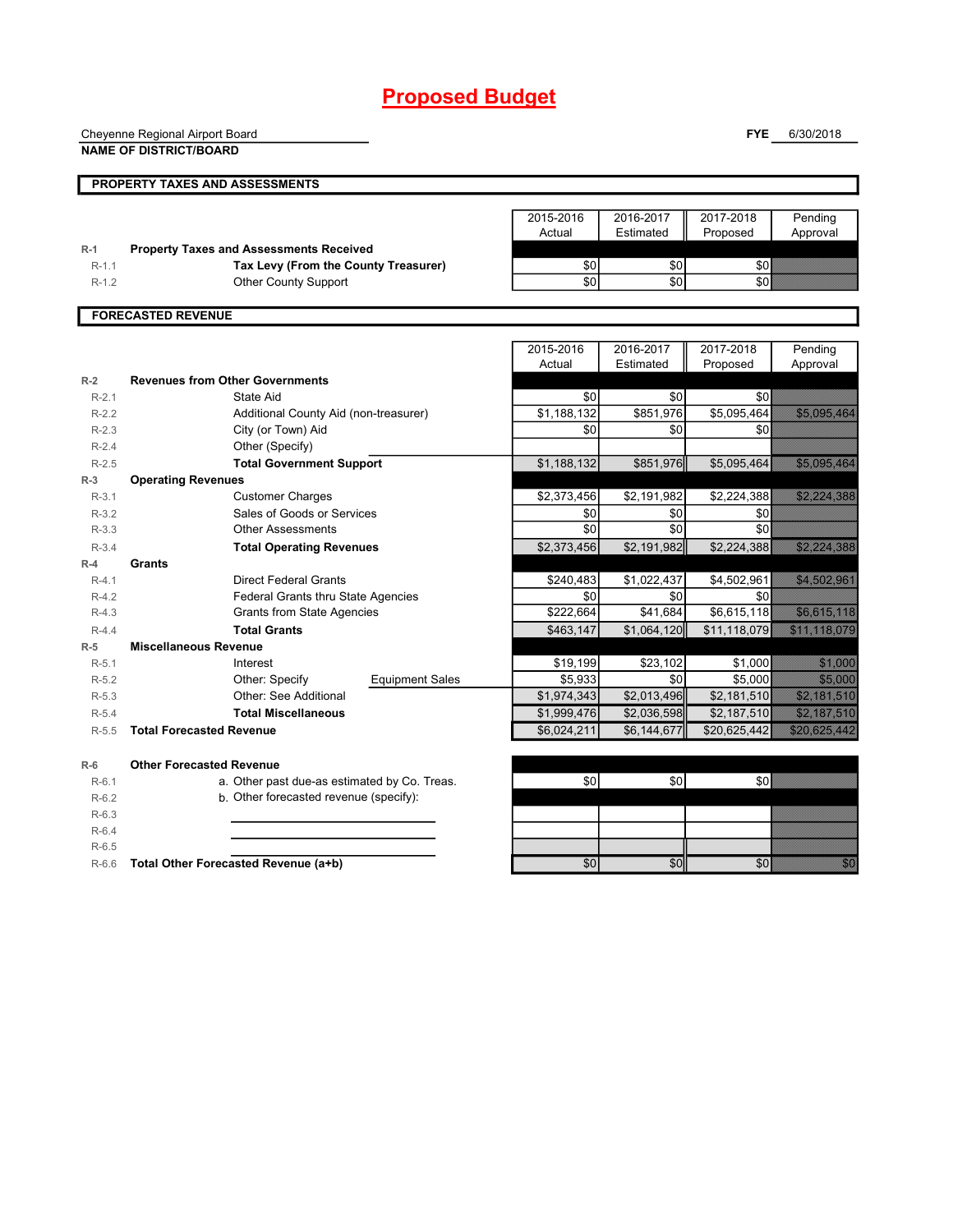### **CAPITAL OUTLAY BUDGET**

|           |                             | 100000      | ----------  | . . <i>.</i> |
|-----------|-----------------------------|-------------|-------------|--------------|
| $E-1$     | <b>Capital Outlay</b>       |             |             |              |
| $E-1.1$   | <b>Real Property</b>        | \$0         | \$0         | \$0          |
| $E-1.2$   | Vehicles                    | \$0         | \$0         | \$0          |
| $E-1.3$   | Office Equipment            | \$0         | \$0         | \$0          |
| $E - 1.4$ | Other (Specify)             |             |             |              |
| $E-1.5$   | <b>Airport Terminal</b>     | \$1,180,483 | \$1,231,441 | \$16,033,405 |
| $E - 1.6$ | FBO Fueling Test Equipm     | \$0         | \$4,598     | \$0          |
| $E-1.7$   | see additional details      | \$324.506   | \$31,014    | \$174,850    |
| $E - 1.8$ | <b>TOTAL CAPITAL OUTLAY</b> | \$1,504,989 | \$1,267,053 | \$16,208,255 |

|         |                             | 2015-2016   | 2016-2017   | 2017-2018    | Pending                  |
|---------|-----------------------------|-------------|-------------|--------------|--------------------------|
|         |                             | Actual      | Estimated   | Proposed     | Approval                 |
|         | <b>Capital Outlay</b>       |             |             |              |                          |
| $E-1.1$ | <b>Real Property</b>        | \$0         | \$0         | ا30          |                          |
| $E-1.2$ | Vehicles                    | \$0         | \$0         | <b>SO</b>    |                          |
| $E-1.3$ | Office Equipment            | \$0         | \$0         | \$0I         |                          |
| $E-1.4$ | Other (Specify)             |             |             |              |                          |
| $E-1.5$ | <b>Airport Terminal</b>     | \$1,180,483 | \$1,231,441 |              | \$16,033,405 316,033,405 |
| $E-1.6$ | FBO Fueling Test Equipm     | \$0         | \$4,598     | sol          |                          |
| $E-1.7$ | see additional details      | \$324,506   | \$31,014    | \$174,850    |                          |
| $E-1.8$ | <b>TOTAL CAPITAL OUTLAY</b> | \$1,504,989 | \$1,267,053 | \$16,208,255 |                          |

### **ADMINISTRATION BUDGET**

|           |                                      |                                 | Actual    | Estimated | Proposed  |
|-----------|--------------------------------------|---------------------------------|-----------|-----------|-----------|
| $E-2$     | <b>Personnel Services</b>            |                                 |           |           |           |
| $E - 2.1$ |                                      | Administrator                   | \$232,134 | \$236,161 | \$280,063 |
| $E-2.2$   |                                      | Secretary                       | \$0       | \$0       | \$0       |
| $E - 2.3$ |                                      | Clerical                        | \$0       | \$0       | \$0       |
| $E - 2.4$ |                                      | Other (Specify)                 |           |           |           |
| $E-2.5$   |                                      |                                 |           |           |           |
| $E-2.6$   |                                      |                                 |           |           |           |
| $E - 2.7$ |                                      |                                 |           |           |           |
| $E-3$     | <b>Board Expenses</b>                |                                 |           |           |           |
| $E-3.1$   |                                      | Travel                          | \$0       | \$0       | \$0       |
| $E-3.2$   |                                      | Mileage                         | \$0       | \$0       | \$0       |
| $E - 3.3$ |                                      | Other (Specify)                 |           |           |           |
| $E - 3.4$ |                                      | <b>Board Accomodations</b>      | \$1,947   | \$5,418   | \$2,500   |
| $E - 3.5$ |                                      |                                 |           |           |           |
| $E - 3.6$ |                                      |                                 |           |           |           |
| $E-4$     | <b>Contractual Services</b>          |                                 |           |           |           |
| $E-4.1$   |                                      | Legal                           | \$48,798  | \$10,613  | \$15,000  |
| $E-4.2$   |                                      | Accounting/Auditing             | \$17,034  | \$25,034  | \$24,000  |
| $E-4.3$   |                                      | Other (Specify)                 |           |           |           |
| $E-4.4$   |                                      |                                 |           |           |           |
| $E-4.5$   |                                      |                                 |           |           |           |
| $E-4.6$   |                                      |                                 |           |           |           |
| $E-5$     | <b>Other Administrative Expenses</b> |                                 |           |           |           |
| $E - 5.1$ |                                      | <b>Office Supplies</b>          | \$6,248   | \$9,680   | \$9,459   |
| $E - 5.2$ |                                      | Office equipment, rent & repair | \$0       | \$0       | \$0       |
| $E-5.3$   |                                      | Education                       | \$0       | \$0       | \$0       |
| $E - 5.4$ |                                      | Registrations                   | \$0       | \$0       | \$0       |
| $E-5.5$   |                                      | Other (Specify)                 |           |           |           |
| $E-5.6$   |                                      | Legal Advertising               | \$2,948   | \$2,728   | \$4,634   |
| $E - 5.7$ |                                      |                                 |           |           |           |
| $E-5.8$   |                                      |                                 |           |           |           |
| $E-6$     | <b>TOTAL ADMINISTRATION</b>          |                                 | \$309,109 | \$289,635 | \$335,655 |

|           |                                      | 2015-2016<br>Actual | 2016-2017<br>Estimated | 2017-2018<br>Proposed | Pending<br>Approval                                                                                                 |
|-----------|--------------------------------------|---------------------|------------------------|-----------------------|---------------------------------------------------------------------------------------------------------------------|
| $E-2$     | <b>Personnel Services</b>            |                     |                        |                       |                                                                                                                     |
| $E - 2.1$ | Administrator                        | \$232,134           | \$236,161              | \$280,063             | <u>SANTO COM</u>                                                                                                    |
| $E - 2.2$ | Secretary                            | \$0                 | \$0                    | \$0                   |                                                                                                                     |
| $E - 2.3$ | Clerical                             | $\frac{6}{3}$       | $\sqrt{6}$             | \$0                   |                                                                                                                     |
| $E - 2.4$ | Other (Specify)                      |                     |                        |                       |                                                                                                                     |
| $E - 2.5$ |                                      |                     |                        |                       |                                                                                                                     |
| $E-2.6$   |                                      |                     |                        |                       |                                                                                                                     |
| $E - 2.7$ |                                      |                     |                        |                       |                                                                                                                     |
| $E-3$     | <b>Board Expenses</b>                |                     |                        |                       |                                                                                                                     |
| $E-3.1$   | Travel                               | \$0                 | \$0                    | \$0                   |                                                                                                                     |
| $E-3.2$   | Mileage                              | \$0                 | \$0                    | $\frac{1}{2}$         |                                                                                                                     |
| $E - 3.3$ | Other (Specify)                      |                     |                        |                       |                                                                                                                     |
| $E - 3.4$ | <b>Board Accomodations</b>           | \$1,947             | \$5,418                | \$2,500               | <u>sa soo</u>                                                                                                       |
| $E-3.5$   |                                      |                     |                        |                       |                                                                                                                     |
| $E-3.6$   |                                      |                     |                        |                       |                                                                                                                     |
| $E-4$     | <b>Contractual Services</b>          |                     |                        |                       |                                                                                                                     |
| $E-4.1$   | Legal                                | \$48,798            | \$10,613               | \$15,000              |                                                                                                                     |
| $E-4.2$   | Accounting/Auditing                  | \$17,034            | \$25,034               | \$24,000              | <u> 1999 - 1999 - 1999 - 1999 - 1999 - 1999 - 1999 - 1999 - 1999 - 1999 - 1999 - 1999 - 1999 - 1999 - 1999 - 19</u> |
| $E-4.3$   | Other (Specify)                      |                     |                        |                       |                                                                                                                     |
| $E-4.4$   |                                      |                     |                        |                       |                                                                                                                     |
| $E-4.5$   |                                      |                     |                        |                       |                                                                                                                     |
| $E-4.6$   |                                      |                     |                        |                       |                                                                                                                     |
| $E-5$     | <b>Other Administrative Expenses</b> |                     |                        |                       |                                                                                                                     |
| $E - 5.1$ | <b>Office Supplies</b>               | \$6,248             | \$9,680                | \$9,459               | <b>Sidon Control</b>                                                                                                |
| $E - 5.2$ | Office equipment, rent & repair      | \$0                 | \$0                    | \$0                   |                                                                                                                     |
| $E - 5.3$ | Education                            | \$0                 | \$0                    | \$0                   |                                                                                                                     |
| $E-5.4$   | Registrations                        | $rac{6}{5}$         | $\sqrt{6}$             | $\overline{30}$       |                                                                                                                     |
| $E-5.5$   | Other (Specify)                      |                     |                        |                       |                                                                                                                     |
| $E-5.6$   | <b>Legal Advertising</b>             | \$2,948             | \$2,728                | \$4,634               | <b>Standard Constitution</b>                                                                                        |
| $E-5.7$   |                                      |                     |                        |                       |                                                                                                                     |
| $E-5.8$   |                                      |                     |                        |                       |                                                                                                                     |
| $E-6$     | <b>TOTAL ADMINISTRATION</b>          | \$309,109           | \$289,635              | \$335,655             | <b>San Angelon, Papa Kalèn</b>                                                                                      |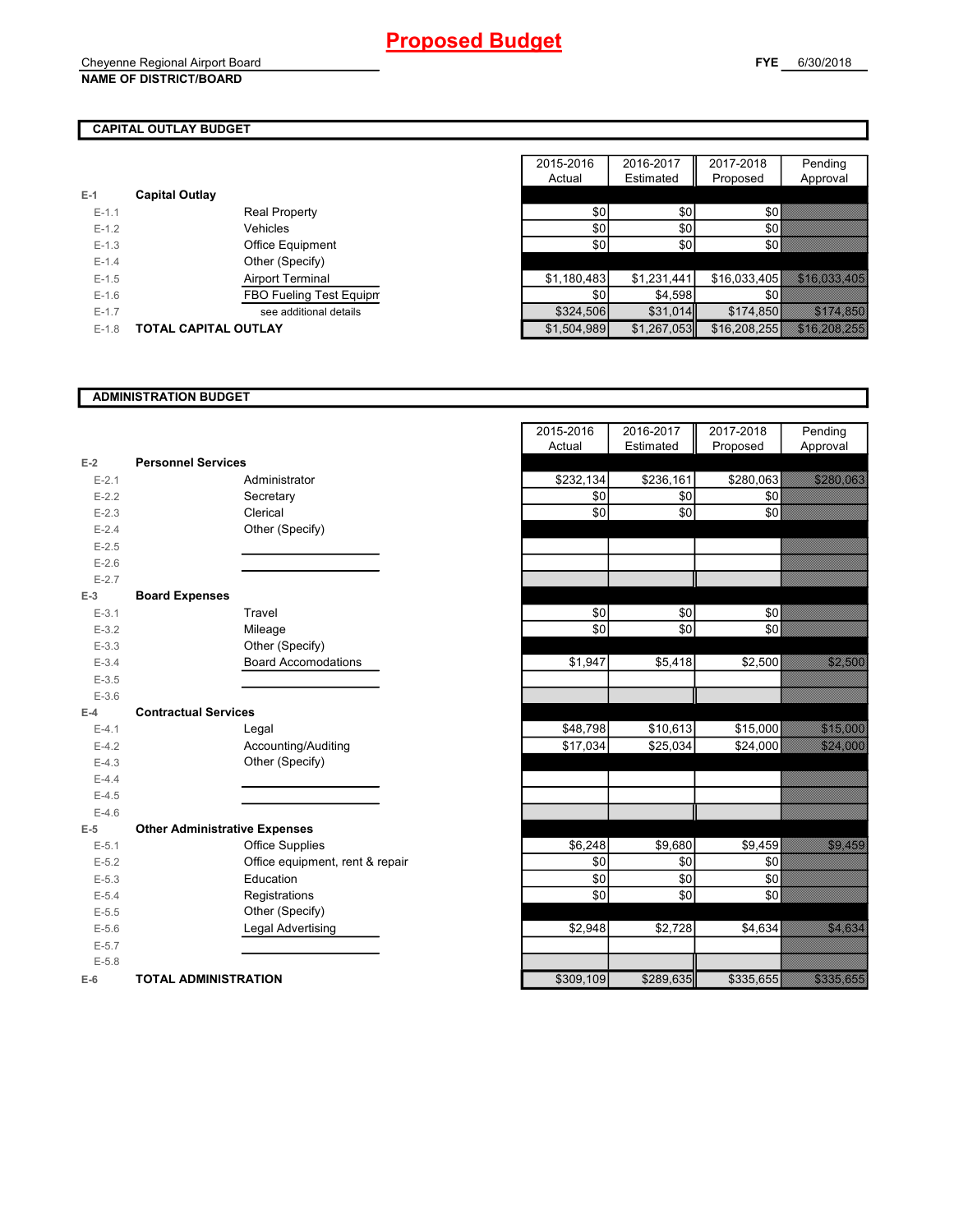### **OPERATIONS BUDGET**

| $E-7$     | <b>Personnel Services</b>              |               |                 |             |
|-----------|----------------------------------------|---------------|-----------------|-------------|
| $E - 7.1$ | Wages--Operations                      | \$445,948     | \$423,564       | \$491,528   |
| $E - 7.2$ | <b>Service Contracts</b>               | \$0           | \$0             | \$0         |
| $E - 7.3$ | Other (Specify)                        |               |                 |             |
| $E - 7.4$ |                                        |               |                 |             |
| $E - 7.5$ |                                        |               |                 |             |
| $E - 7.6$ |                                        |               |                 |             |
| $E-8$     | <b>Travel</b>                          |               |                 |             |
| $E-8.1$   | Mileage                                | $\sqrt{6}$    | $\overline{50}$ | \$0         |
| $E-8.2$   | Other (Specify)                        |               |                 |             |
| $E - 8.3$ | Lodging, and Meals                     | \$7,421       | \$10,399        | \$14,000    |
| $E-8.4$   |                                        |               |                 |             |
| $E - 8.5$ |                                        |               |                 |             |
| $E-9$     | <b>Operating supplies (List)</b>       |               |                 |             |
| $E-9.1$   | <b>Tower Supplies</b>                  | \$0           | \$0             | \$100       |
| $E-9.2$   |                                        |               |                 |             |
| $E-9.3$   |                                        |               |                 |             |
| $E-9.4$   |                                        |               |                 |             |
| $E-9.5$   |                                        |               |                 |             |
| $E-10$    | <b>Program Services (List)</b>         |               |                 |             |
| $E-10.1$  |                                        |               |                 |             |
| $E-10.2$  |                                        |               |                 |             |
| $E-10.3$  |                                        |               |                 |             |
| $E-10.4$  |                                        |               |                 |             |
| $E-10.5$  |                                        |               |                 |             |
| $E-11$    | <b>Contractual Arrangements (List)</b> |               |                 |             |
| $E-11.1$  |                                        |               |                 |             |
| $E-11.2$  |                                        |               |                 |             |
| $E-11.3$  |                                        |               |                 |             |
| $E-11.4$  |                                        |               |                 |             |
| $E-11.5$  |                                        |               |                 |             |
| $E-12$    | <b>Other operations (Specify)</b>      |               |                 |             |
| $E-12.1$  |                                        |               |                 |             |
| $E-12.2$  |                                        |               |                 |             |
| $E-12.3$  |                                        |               |                 |             |
| $E-12.4$  |                                        |               |                 |             |
| $E-12.5$  | see additional details                 | \$2,322,791   | \$1,956,889     | \$2,566,083 |
| $-40$     | TOTAL OBFBATIONS                       | $0.770$ $150$ | $0.200$ $0.5$   | 0.074744    |

|                      |                                        | 2015-2016   | 2016-2017   | 2017-2018   | Pending                                                                                                              |
|----------------------|----------------------------------------|-------------|-------------|-------------|----------------------------------------------------------------------------------------------------------------------|
|                      |                                        | Actual      | Estimated   | Proposed    | Approval                                                                                                             |
| $E-7$                | <b>Personnel Services</b>              |             |             |             |                                                                                                                      |
| $E - 7.1$            | Wages--Operations                      | \$445,948   | \$423,564   | \$491,528   | <u>startin a</u>                                                                                                     |
| $E - 7.2$            | <b>Service Contracts</b>               | \$0         | \$0         | $\sqrt{6}$  |                                                                                                                      |
| $E - 7.3$            | Other (Specify)                        |             |             |             |                                                                                                                      |
| $E - 7.4$            |                                        |             |             |             |                                                                                                                      |
| $E - 7.5$            |                                        |             |             |             |                                                                                                                      |
| $E - 7.6$            |                                        |             |             |             |                                                                                                                      |
| $E-8$                | <b>Travel</b>                          |             |             |             |                                                                                                                      |
| $E-8.1$              | Mileage                                | \$0         | \$0         | \$0         |                                                                                                                      |
| $E-8.2$              | Other (Specify)                        |             |             |             |                                                                                                                      |
| $E-8.3$              | Lodging, and Meals                     | \$7,421     | \$10,399    | \$14,000    |                                                                                                                      |
| $E - 8.4$            |                                        |             |             |             |                                                                                                                      |
| $E-8.5$              |                                        |             |             |             |                                                                                                                      |
| $E-9$                | <b>Operating supplies (List)</b>       |             |             |             |                                                                                                                      |
| $E-9.1$              | <b>Tower Supplies</b>                  | \$0         | \$0         | \$100       | <b>Santa Barat</b>                                                                                                   |
| $E-9.2$              |                                        |             |             |             |                                                                                                                      |
| $E-9.3$              |                                        |             |             |             |                                                                                                                      |
| $E-9.4$              |                                        |             |             |             |                                                                                                                      |
| $E-9.5$              |                                        |             |             |             |                                                                                                                      |
| $E-10$               | <b>Program Services (List)</b>         |             |             |             |                                                                                                                      |
| $E-10.1$             |                                        |             |             |             |                                                                                                                      |
| $E-10.2$             |                                        |             |             |             |                                                                                                                      |
| $E-10.3$             |                                        |             |             |             |                                                                                                                      |
| $E-10.4$<br>$E-10.5$ |                                        |             |             |             |                                                                                                                      |
| $E-11$               | <b>Contractual Arrangements (List)</b> |             |             |             |                                                                                                                      |
| $E-11.1$             |                                        |             |             |             |                                                                                                                      |
| $E-11.2$             |                                        |             |             |             |                                                                                                                      |
| $E-11.3$             |                                        |             |             |             |                                                                                                                      |
| $E-11.4$             |                                        |             |             |             |                                                                                                                      |
| $E-11.5$             |                                        |             |             |             |                                                                                                                      |
| $E-12$               | <b>Other operations (Specify)</b>      |             |             |             |                                                                                                                      |
| $E-12.1$             |                                        |             |             |             |                                                                                                                      |
| $E-12.2$             |                                        |             |             |             |                                                                                                                      |
| $E-12.3$             |                                        |             |             |             |                                                                                                                      |
| $E-12.4$             |                                        |             |             |             |                                                                                                                      |
| $E-12.5$             | see additional details                 | \$2,322,791 | \$1,956,889 | \$2,566,083 | <u>e a shekara ta 1999</u>                                                                                           |
| $E-13$               | <b>TOTAL OPERATIONS</b>                | \$2,776,159 | \$2,390,851 | \$3,071,711 | <u>e di seria della condizione di condizione di condizione di condizione di condizione di condizione di condizio</u> |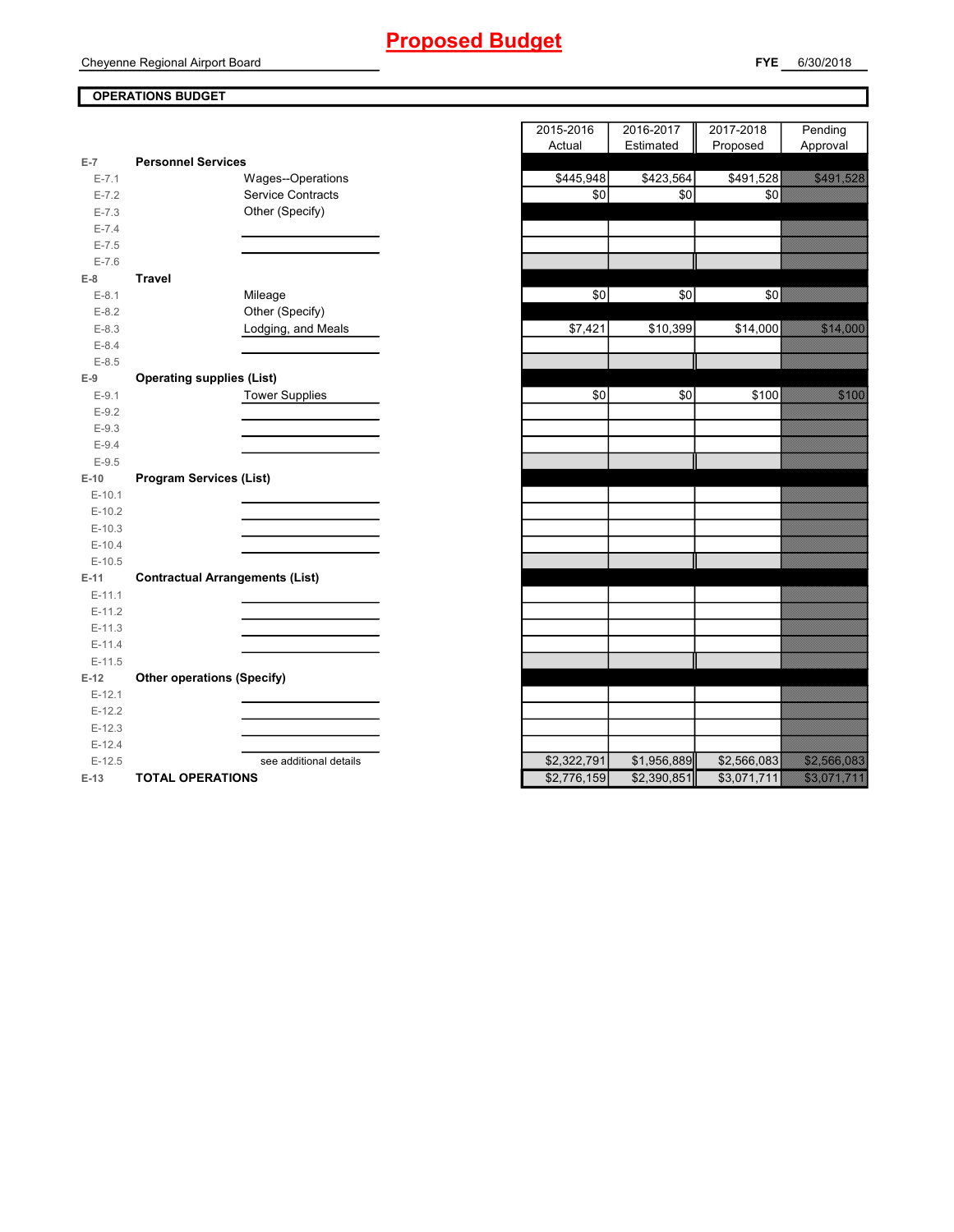### **INDIRECT COSTS BUDGET**

|          |                              | Actual    | Estimated | Proposed  |
|----------|------------------------------|-----------|-----------|-----------|
| $E-14$   | <b>Insurance</b>             |           |           |           |
| $E-14.1$ | Liability                    | \$12,150  | \$12,696  | \$10,590  |
| $E-14.2$ | Buildings and vehicles       | \$106,934 | \$119,125 | \$88,159  |
| $E-14.3$ | Equipment                    | \$0       | \$0       | \$0       |
| $E-14.4$ | Other (Specify)              |           |           |           |
| $E-14.5$ |                              |           |           |           |
| $E-14.6$ |                              |           |           |           |
| $E-14.7$ |                              |           |           |           |
| $E-15$   | Indirect payroll costs:      |           |           |           |
| $E-15.1$ | FICA (Social Security) taxes | \$51,157  | \$49,645  | \$58,261  |
| $E-15.2$ | <b>Workers Compensation</b>  | \$9,402   | \$8,756   | \$9,912   |
| $E-15.3$ | <b>Unemployment Taxes</b>    | \$140     | \$1,754   | \$2,500   |
| $E-15.4$ | Retirement                   | \$100,012 | \$103,162 | \$120,480 |
| $E-15.5$ | <b>Health Insurance</b>      | \$119,535 | \$133,700 | \$154,591 |
| $E-15.6$ | Other (Specify)              | \$0       | \$0       | \$0       |
| $E-15.7$ |                              |           |           |           |
| $E-15.8$ |                              |           |           |           |
| $E-15.9$ |                              |           |           |           |
| $E-16$   | <b>Depreciation Expenses</b> |           |           |           |
| $E-17$   | <b>TOTAL INDIRECT COSTS</b>  | \$399,331 | \$428,838 | \$444,493 |

|          |                              | 2015-2016 | 2016-2017 | 2017-2018 | Pending                   |
|----------|------------------------------|-----------|-----------|-----------|---------------------------|
|          |                              | Actual    | Estimated | Proposed  | Approval                  |
| $E-14$   | <b>Insurance</b>             |           |           |           |                           |
| $E-14.1$ | Liability                    | \$12,150  | \$12,696  | \$10,590  | <u> Maria Sant</u>        |
| $E-14.2$ | Buildings and vehicles       | \$106,934 | \$119,125 | \$88,159  | <b>Service</b>            |
| $E-14.3$ | Equipment                    | \$0       | \$0       | \$0       |                           |
| $E-14.4$ | Other (Specify)              |           |           |           |                           |
| $E-14.5$ |                              |           |           |           |                           |
| $E-14.6$ |                              |           |           |           |                           |
| $E-14.7$ |                              |           |           |           |                           |
| $E-15$   | Indirect payroll costs:      |           |           |           |                           |
| $E-15.1$ | FICA (Social Security) taxes | \$51,157  | \$49,645  | \$58,261  | <u> Timografia (</u>      |
| $E-15.2$ | <b>Workers Compensation</b>  | \$9,402   | \$8,756   | \$9,912   | <u>ti shekara ta 1999</u> |
| $E-15.3$ | <b>Unemployment Taxes</b>    | \$140     | \$1,754   | \$2,500   | 32.33                     |
| $E-15.4$ | Retirement                   | \$100,012 | \$103,162 | \$120,480 | <u>Sida Sara</u>          |
| $E-15.5$ | Health Insurance             | \$119,535 | \$133,700 | \$154,591 | <b>SANDA SA</b>           |
| $E-15.6$ | Other (Specify)              | \$0       | \$0       | \$0       |                           |
| $E-15.7$ |                              |           |           |           |                           |
| $E-15.8$ |                              |           |           |           |                           |
| $E-15.9$ |                              |           |           |           |                           |
| $E-16$   | <b>Depreciation Expenses</b> |           |           |           |                           |
| $E-17$   | <b>TOTAL INDIRECT COSTS</b>  | \$399,331 | \$428,838 | \$444,493 | <b>Maria 1989</b>         |
|          |                              |           |           |           |                           |

|         | <b>DEBT SERVICE BUDGET</b> |           |           |           |                      |
|---------|----------------------------|-----------|-----------|-----------|----------------------|
|         |                            |           |           |           |                      |
|         |                            | 2015-2016 | 2016-2017 | 2017-2018 | Pending              |
|         |                            | Actual    | Estimated | Proposed  | Approval             |
| $D-1$   | <b>Debt Service</b>        |           |           |           |                      |
| $D-1.1$ | Principal                  | \$324,912 | \$160,860 | \$278.807 | <u>Sans Si</u>       |
| $D-1.2$ | Interest                   | \$178.124 | \$107,256 | \$76,482  | <u> KASAKAN</u>      |
| $D-1.3$ | Fees                       | \$0       | \$0       |           |                      |
| $D-2$   | <b>TOTAL DEBT SERVICE</b>  | \$503,036 | \$268,116 | \$355,289 | <u>in Santang Pa</u> |